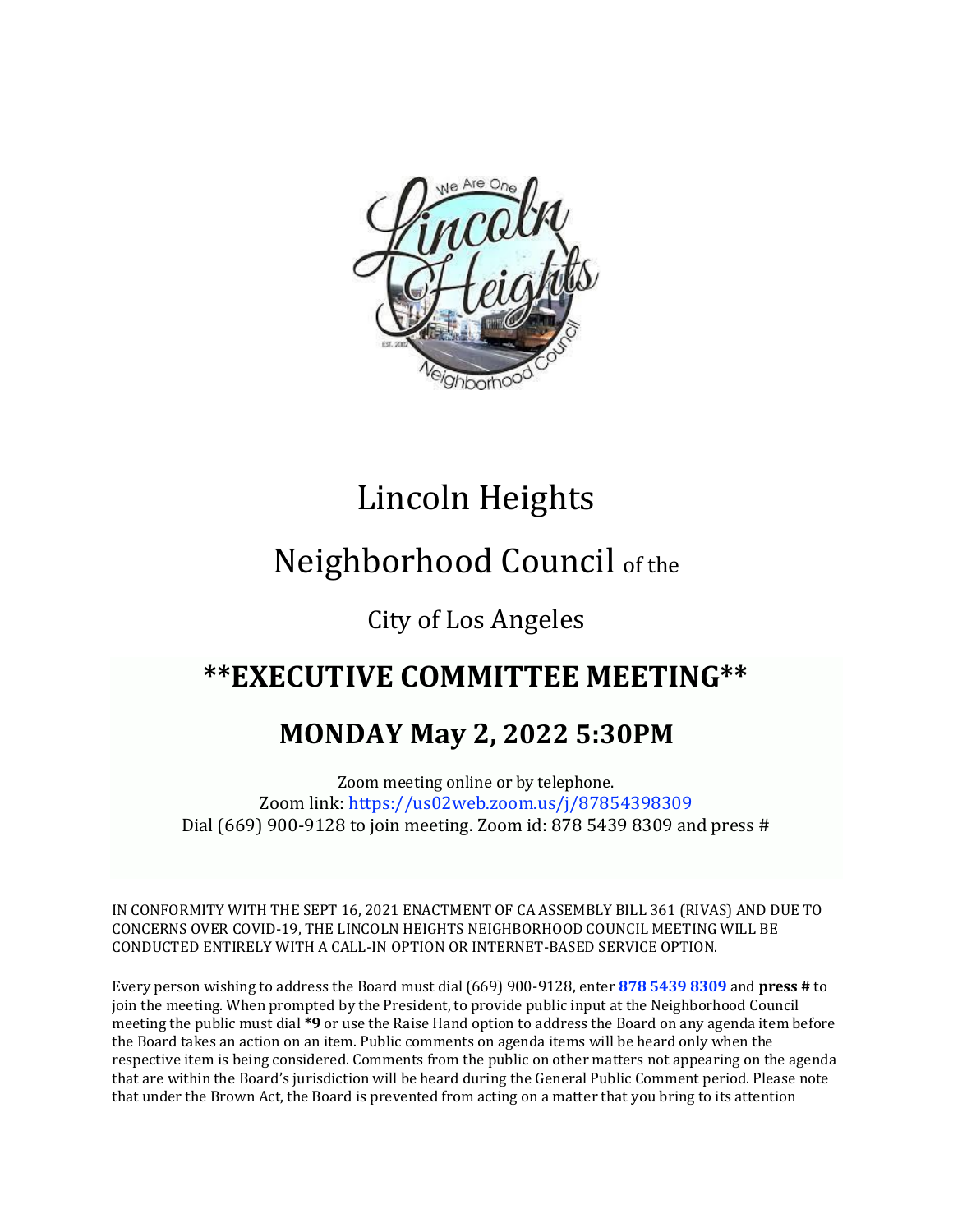during the General Public Comment period; however, the issue raised by a member of the public may become the subject of a future Board meeting. Public comment is limited to 2 minutes per speaker, unless adjusted by the presiding officer of the Board.

**AB 361 Updates-** Public comment cannot be required to be submitted in advance of the meeting; only realtime public comment is required. If there are any broadcasting interruptions that prevent the public from observing or hearing the meeting, it must be recessed or adjourned. If members of the public are unable to provide public comment or be heard due to issues within the Neighborhood Council's control, the meeting must be recessed or adjourned.

**The Americans With Disabilities Act-** As a covered entity under Title II of the ADA, the City of LA does not discriminate on the basis of disability and upon request will provide reasonable accommodation to ensure equal access to its programs/ services/ activities. Sign language interpreters, assistive listening devices, or other auxiliary aids and/or services may be provided upon request. To ensure availability of services, please make your request at least 3 business days (72 hrs) prior to the meeting by contacting Dept. of Neighborhood Empowerment at fernanda.sanchezlhnc@gmail.com

**Public Posting of Agendas-** Agenda is posted for public review at the Lincoln Heights Public Library, 2530 Workman St, 90031, at lincolnheightsnc.org, or you can receive agendas via email by subscribing to lacity.org/subscriptions.

**Notice to Paid Representatives-** If you are compensated to monitor, attend, or speak at this meeting, City law may require you to register as a lobbyist and report your activity. See LAMC 48.01 et seq. More information is available at ethics.lacity.org/lobbying. Please contact the Ethics Commission: (213)978-1960 / ethics.commission@lacity.org.

**Public Access of Records**- In compliance with GOV § 54957.5, non-exempt writings that are distributed to a majority or all of the board in advance of a meeting may be viewed at lincolnheightsnc.org or at the scheduled meeting. For a copy of any record related to an item on the agenda, contact Secretary Sanchez at fernanda.sanchezlhnc@gmail.com.

**Reconsideration and Grievance Process-** For information on the NC's process for board action reconsideration, stakeholder grievance policy, or any other procedural matters related to this Council, please consult the NC Bylaws. The Bylaws are available at our Board meetings and our website lincolnheightsnc.org.

**Servicios De Traducción-** Si requiere servicios de traducción, favor de avisar al Concejo Vecinal 3 días de trabajo (72 hrs) antes del evento. Por favor contacte Fernanda Sanchez, Secretaria, al fernanda.sanchezlhnc@gmail.com para avisar al Concejo Vecinal.

BUSINESS REPRESENTATIVES: Nancy Soto, vacant, vacant. COMMUNITY BASED ORGANIZATION: Benny Madera, Dydia DeLyser, Johanna Iraheta. YOUTH REPRESENTATIVE: Diana Tran. AREA REPRESENTATIVES: Annalee Harr, vacant, Melanie Bellomo Shifflett, vacant, vacant, Diego Zapata, Richard Ortiz, vacant, Gil Arevalo, Steve Lucero, vacant, Selena Ortega, vacant, Ezmeralda Landeros.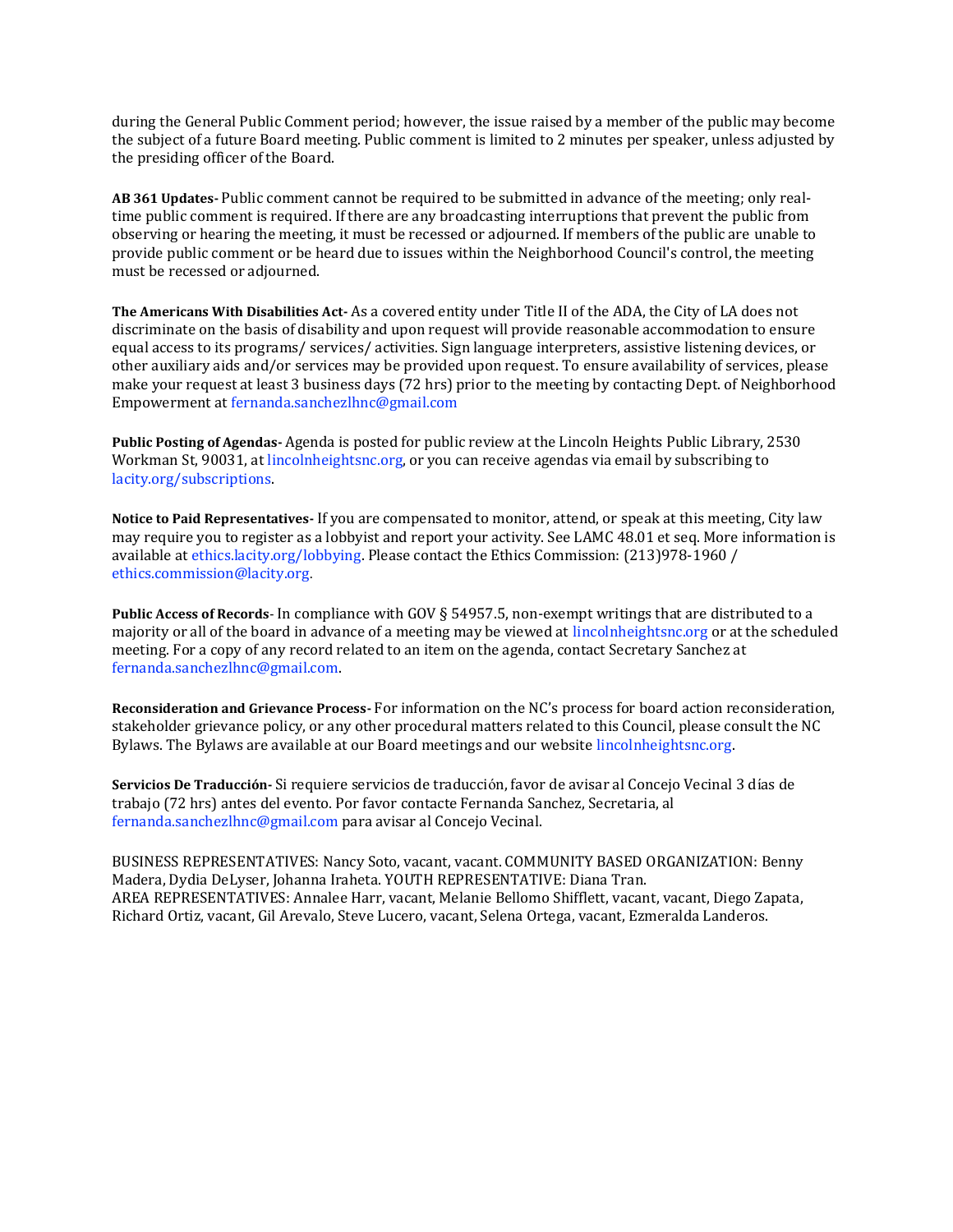# Lincoln Heights

## Neighborhood Council of the

## City of Los Angeles

\*\* EXECUTIVE COMMITTEE MEETING\*\* Agenda Setting Committee Monday May, 2 2022 5:30 pm AGENDA

zoom link: https://us02web.zoom.us/j/87854398309 phone: (669) 900-9128 zoom id: 878 5439 8309 \*Supplemental docs: http://lincolnheightsnc.org/agendas/

**I.**

**II. Roll Call**

**III. Non-agenda Public Comment (2 min/ person)**

**IV. Community and Board Announcements (2 min/ person)**

**V. Ex-com Discussion/ Setting Agenda for General Board Meeting, 4/7/22 6pm via zoom.** 

- **1. Call meeting to order**
- **2. Roll Call**
- **3. Non-agenda Public Comment (2min/person)**
- **4. Community and Board Announcements (2min/person)**
- **5. Government Reports(2min/person)**
- **6. Area Rep Reports**
- **7. Committee Announcements: PLUC, Rules, Executive, Programs, Outreach, Budge, Tenants Rights, Environmental Justice, Gov't Liaison, LGBTQ, Elections, Holiday, ARC**
- **8. Discussion and possible action on decommissioning the Lincoln Heights Neighborhood Council official Facebook account.**
- **9. Discussion and possible action on approving Jaime Martinez for Host CD 1 townhall.**
- **10. Discussion and possible action on supporting Chinatown Community for Equitable Development (CCED) CD 1 candidate townhall.**

### **11.Budget Committee**

- a) Announcement of Neighborhood Purpose Grants (NPG) open call for applicants.
- b) Discussion and possible action appointing second financial Signature for the Lincoln Heights Neighborhood Council.